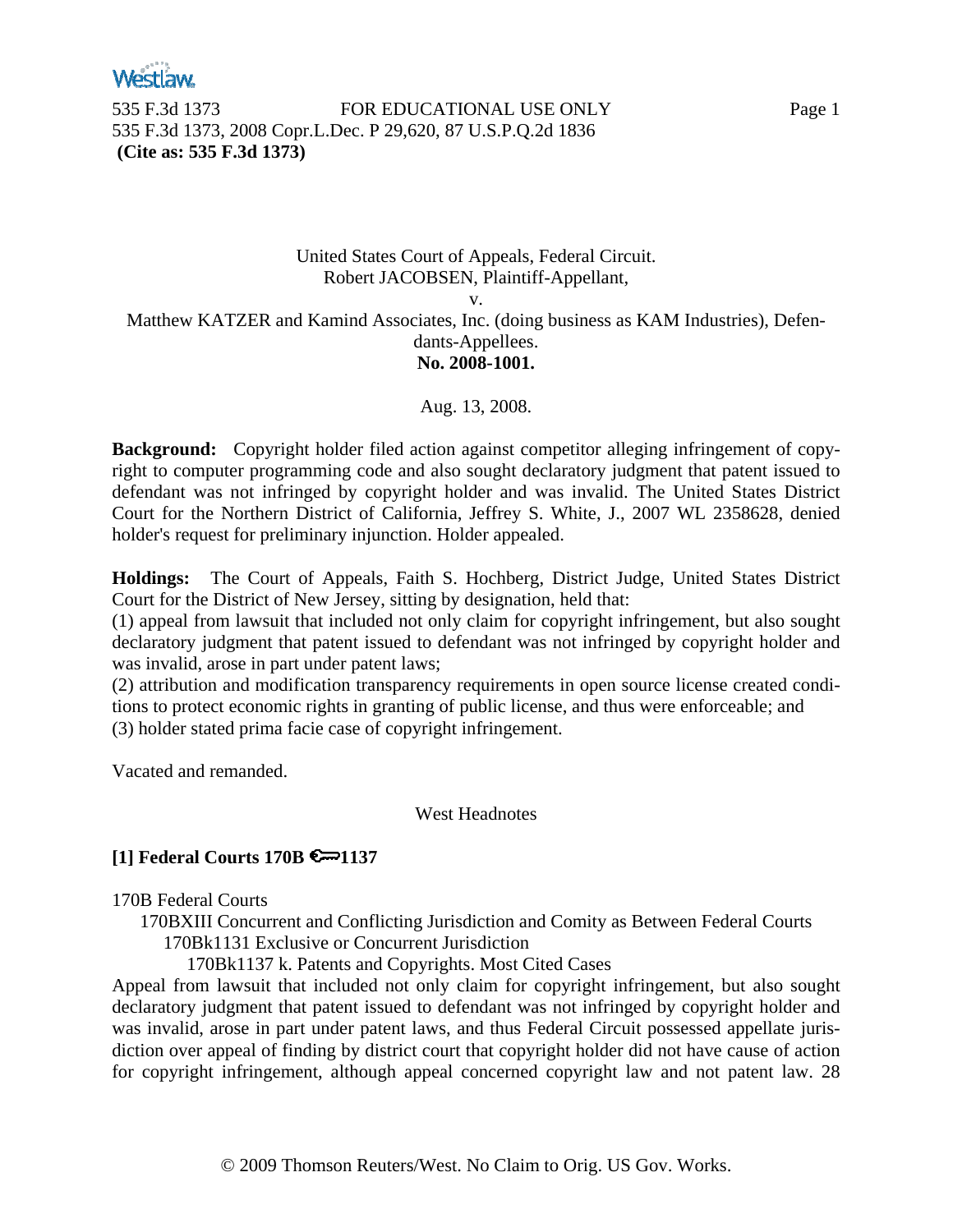U.S.C.A. §§ 1292(c)(1), 1338(a), 2201(a).

## **[2] Courts 106 96(7)**

## 106 Courts

 106II Establishment, Organization, and Procedure 106II(G) Rules of Decision 106k88 Previous Decisions as Controlling or as Precedents 106k96 Decisions of United States Courts as Authority in Other United States

**Courts** 

106k96(7) k. Particular Questions or Subject Matter. Most Cited Cases

Federal Circuit looks to the interpretive law of the regional circuit for issues not exclusively assigned to the Federal Circuit.

## **[3] Federal Courts 170B 815**

170B Federal Courts

 170BVIII Courts of Appeals 170BVIII(K) Scope, Standards, and Extent 170BVIII(K)4 Discretion of Lower Court 170Bk814 Injunction

170Bk815 k. Preliminary Injunction; Temporary Restraining Order. Most Cited

Cases

Under Ninth Circuit law, an order granting or denying a preliminary injunction will be reversed only if the district court relied on an erroneous legal premise or abused its discretion.

# **[4] Federal Courts 170B 862**

170B Federal Courts

170BVIII Courts of Appeals

170BVIII(K) Scope, Standards, and Extent

170BVIII(K)5 Questions of Fact, Verdicts and Findings

170Bk855 Particular Actions and Proceedings, Verdicts and Findings

170Bk862 k. Equity in General and Injunction. Most Cited Cases

A district court's order denying a preliminary injunction is reversible for factual error only when the district court rests its conclusions on clearly erroneous findings of fact.

# **[5] Injunction 212 6** 138.1

212 Injunction

212IV Preliminary and Interlocutory Injunctions

212IV(A) Grounds and Proceedings to Procure

212IV(A)2 Grounds and Objections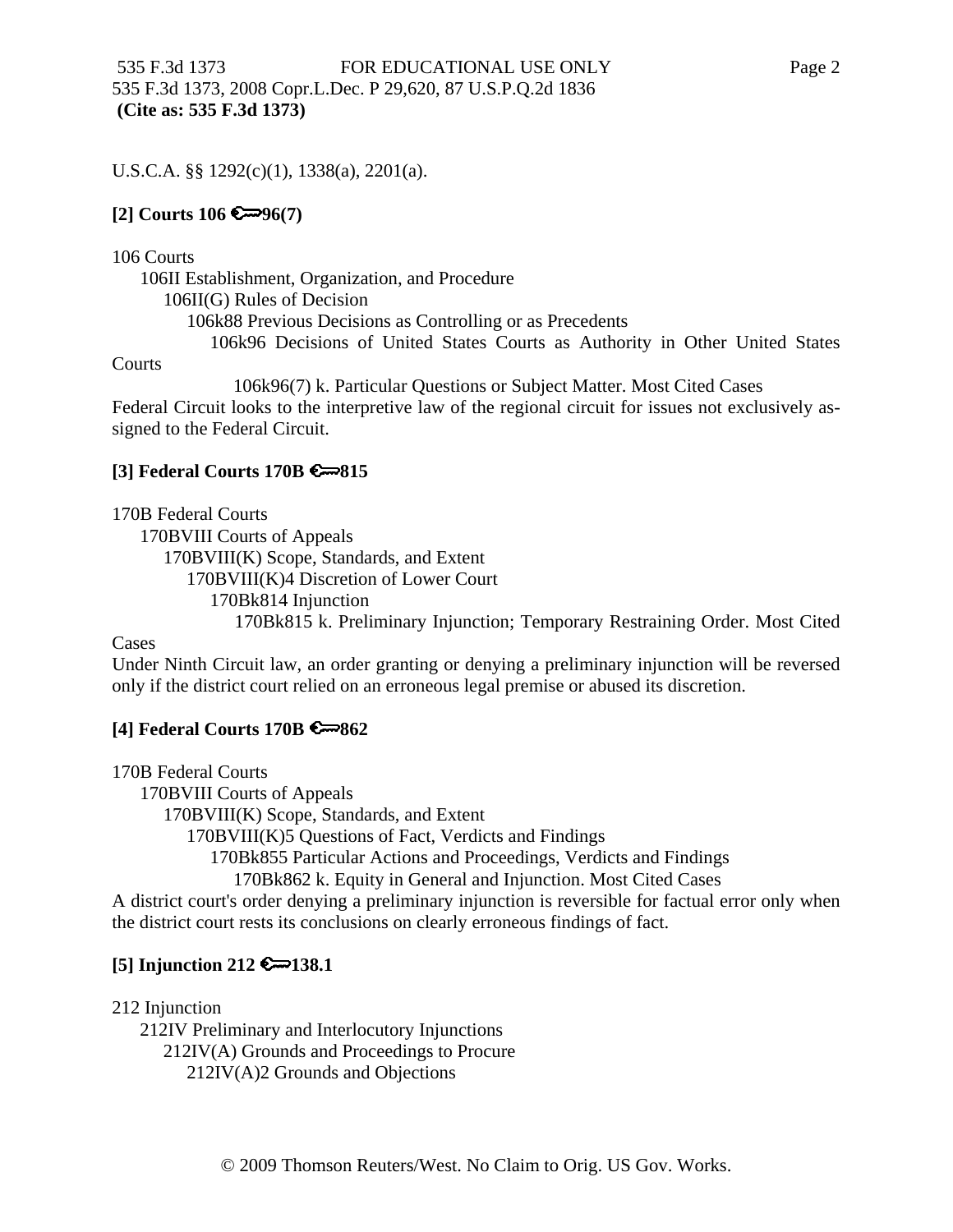## 212k138.1 k. In General. Most Cited Cases

When determining whether to issue a preliminary injunction, the Ninth Circuit requires demonstration of (1) a combination of probability of success on the merits and the possibility of irreparable harm; or (2) serious questions going to the merits where the balance of hardships tips sharply in the moving party's favor.

## **[6] Copyrights and Intellectual Property 99 6** 10.4

99 Copyrights and Intellectual Property

99I Copyrights

99I(A) Nature and Subject Matter

99k3 Subjects of Copyright

99k10.4 k. Other Works. Most Cited Cases

Attribution and modification transparency requirements in open source computer software license created conditions to protect economic rights in granting of public license, and thus were enforceable under Copyright Act, since conditions governed rights to modify and distribute computer programs and files included in downloadable software package and directly served to drive traffic to open source incubation page and to inform downstream users of open source licensing collaboration project, which was significant economic goal of copyright holder.

## **[7] Copyrights and Intellectual Property 99 67.3**

99 Copyrights and Intellectual Property

99I Copyrights

 99I(J) Infringement 99I(J)1 What Constitutes Infringement

99k67.3 k. Other Works. Most Cited Cases

Copyright holder stated prima facie case of copyright infringement on allegations that he held copyright for certain materials distributed through his Internet website pursuant to open source computer software license and competitor copied, modified, and distributed portions of software as part of other software in violation of open source license.

## **[8] Copyrights and Intellectual Property 99 48**

99 Copyrights and Intellectual Property

99I Copyrights

99I(E) Transfer

99k48 k. Licenses in General. Most Cited Cases

Generally, a copyright owner who grants a nonexclusive license to use his copyrighted material waives his right to sue the licensee for copyright infringement and can sue only for breach of contract; however, if a license is limited in scope and the licensee acts outside the scope, the licensor can bring an action for copyright infringement.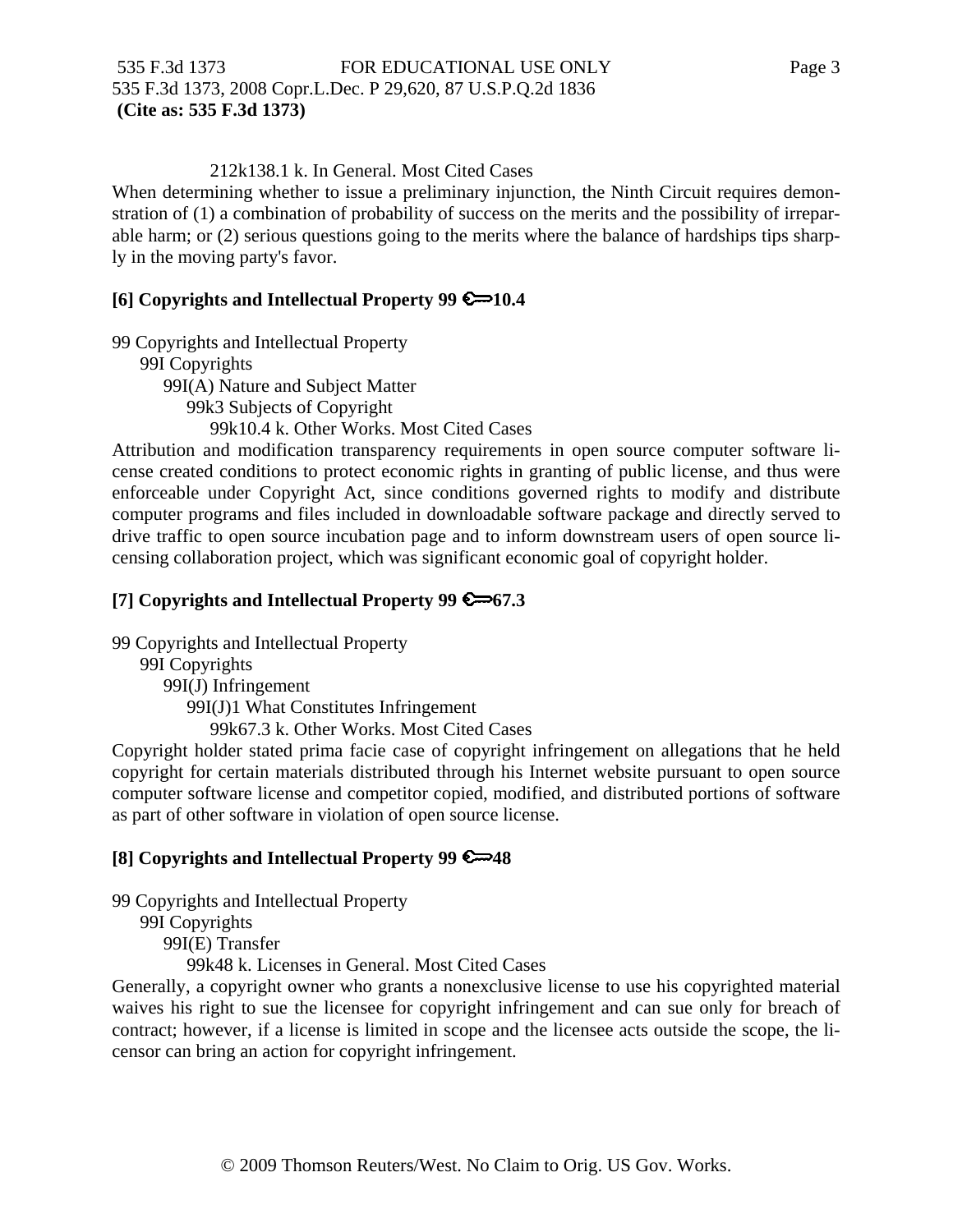# **[9] Contracts 95 218**

95 Contracts 95II Construction and Operation 95II(E) Conditions 95k218 k. Nature and Scope in General. Most Cited Cases Under California contract law, the phrase, "provided that," typically denotes a condition.

## **[10] Copyrights and Intellectual Property 99**  $\approx 36$

99 Copyrights and Intellectual Property 99I Copyrights 99I(B) Scope 99k35 Scope of Exclusive Rights; Limitations 99k36 k. In General. Most Cited Cases

Copyright holders who engage in open source computer software licensing have the right to control the modification and distribution of copyrighted material; the choice to exact consideration in the form of compliance with the open source requirements of disclosure and explanation of changes, rather than as a dollar-denominated fee, is entitled to no less legal recognition under the Copyright Act.

## **[11] Copyrights and Intellectual Property 99 6**-10.4

99 Copyrights and Intellectual Property 99I Copyrights 99I(A) Nature and Subject Matter 99k3 Subjects of Copyright 99k10.4 k. Other Works. Most Cited Cases

The choice to exact consideration in the form of compliance with the computer software open source requirements of disclosure and explanation of changes, rather than as a dollardenominated fee, is entitled to no less legal recognition under the Copyright Act.

# **[12] Copyrights and Intellectual Property 99 36**

99 Copyrights and Intellectual Property 99I Copyrights 99I(B) Scope 99k35 Scope of Exclusive Rights; Limitations 99k36 k. In General. Most Cited Cases

Copyright law does not automatically protect the rights of authors to credit for copyrighted materials.

# **[13] Copyrights and Intellectual Property 99 48**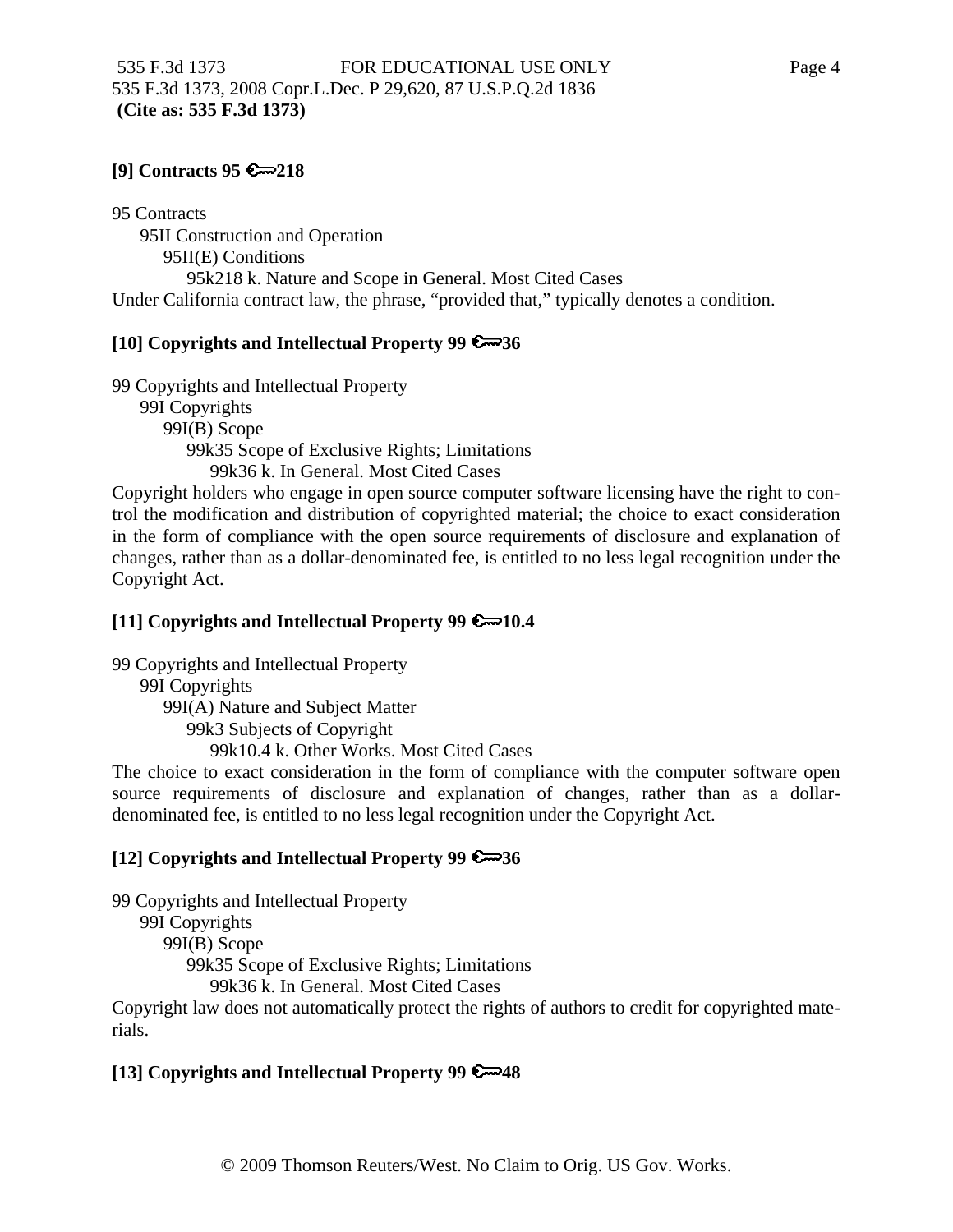99 Copyrights and Intellectual Property 99I Copyrights 99I(E) Transfer 99k48 k. Licenses in General. Most Cited Cases A copyright holder can grant the right to make certain modifications, yet retain his right to prevent other modifications.

**\*1375** Victoria K. Hall, Law Office of Victoria K. Hall, of Bethesda, MD, argued for plaintiffappellant.

R. Scott Jerger, Field Jerger LLP, of Portland, OR, argued for defendants-appellees.

Anthony T. Falzone, Stanford Law School, Center for Internet and Society, of Stanford, CA, for amici curiae Creative Commons Corporation, et al. With him on the brief was Christopher K. Ridder.

Before MICHEL, Chief Judge, PROST, Circuit Judge, and HOCHBERG,  $F^N$ \* District Judge.

FN\* The Honorable Faith S. Hochberg, District Judge, United States District Court for the District of New Jersey, sitting by designation.

## HOCHBERG, District Judge.

We consider here the ability of a copyright holder to dedicate certain work to free public use and yet enforce an "open source" copyright license to control the future distribution and modification of that work. Appellant Robert Jacobsen ("Jacobsen") appeals from an order denying a motion for preliminary injunction. *Jacobsen v. Katzer,* No. 06-CV-01905 JSW, 2007 WL 2358628 (N.D.Cal. Aug. 17, 2007). Jacobsen holds a copyright to computer programming**\*1376** code. He makes that code available for public download from a website without a financial fee pursuant to the Artistic License, an "open source" or public license. Appellees Matthew Katzer and Kamind Associates, Inc. (collectively "Katzer/Kamind") develop commercial software products for the model train industry and hobbyists. Jacobsen accused Katzer/Kamind of copying certain materials from Jacobsen's website and incorporating them into one of Katzer/Kamind's software packages without following the terms of the Artistic License. Jacobsen brought an action for copyright infringement and moved for a preliminary injunction.

The District Court held that the open source Artistic License created an "intentionally broad" nonexclusive license which was unlimited in scope and thus did not create liability for copyright infringement. The District Court reasoned:

The plaintiff claimed that by modifying the software the defendant had exceeded the scope of the license and therefore infringed the copyright. Here, however, the JMRI Project license provides that a user may copy the files verbatim or may otherwise modify the material in any way, including as part of a larger, possibly commercial software distribution. The license explicitly gives the users of the material, any member of the public, "the right to use and distribute the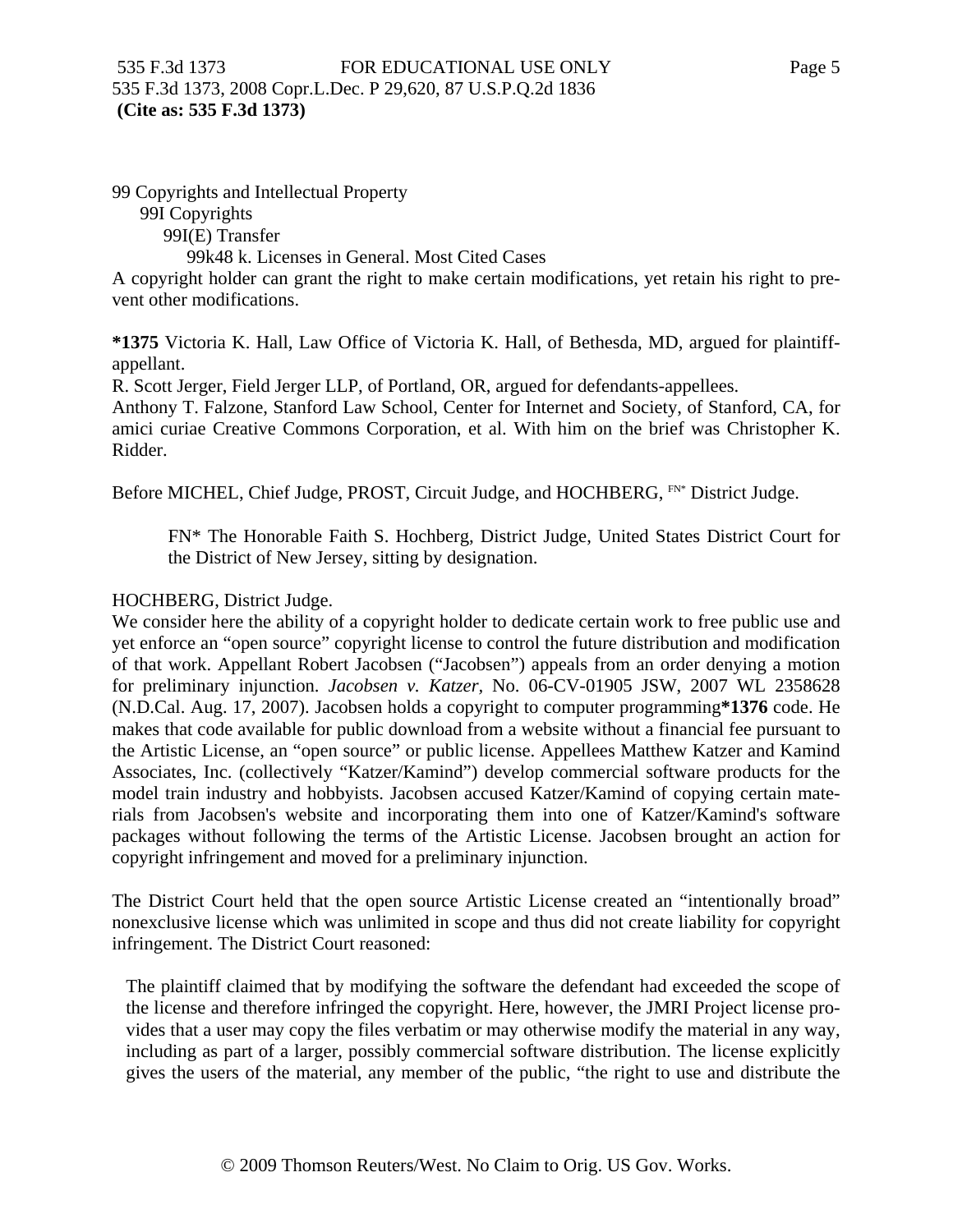[material] in a more-or-less customary fashion, plus the right to make reasonable accommodations." The scope of the nonexclusive license is, therefore, intentionally broad. The condition that the user insert a prominent notice of attribution does not limit the scope of the license. Rather, Defendants' alleged violation of the conditions of the license may have constituted a breach of the nonexclusive license, but does not create liability for copyright infringement where it would not otherwise exist.

*Jacobsen,* 2007 WL 2358628 at \*7 (internal citations omitted).

On this basis, the District Court denied the motion for a preliminary injunction. We vacate and remand.

I.

Jacobsen manages an open source software group called Java Model Railroad Interface ("JMRI"). Through the collective work of many participants, JMRI created a computer programming application called DecoderPro, which allows model railroad enthusiasts to use their computers to program the decoder chips that control model trains. DecoderPro files are available for download and use by the public free of charge from an open source incubator website called SourceForge; Jacobsen maintains the JMRI site on SourceForge. The downloadable files contain copyright notices and refer the user to a "COPYING" file, which clearly sets forth the terms of the Artistic License.

Katzer/Kamind offers a competing software product, Decoder Commander, which is also used to program decoder chips. During development of Decoder Commander, one of Katzer/Kamind's predecessors or employees is alleged to have downloaded the decoder definition files from DecoderPro and used portions of these files as part of the Decoder Commander software. The Decoder Commander software files that used DecoderPro definition files did not comply with the terms of the Artistic License. Specifically, the Decoder Commander software did not include (1) the author' names, (2) JMRI copyright notices, (3) references to the COPYING file, (4) an identification of SourceForge or JMRI as the original source of the definition files, and (5) a description of how the files or computer code had been changed from the original source code. The Decoder Commander software also changed **\*1377** various computer file names of DecoderPro files without providing a reference to the original JMRI files or information on where to get the Standard Version.<sup>FN1</sup>

FN1. Katzer/Kamind represents that all potentially infringing activities using any of the disputed material have been voluntarily ceased. The district court held that it could not find as a matter of law that Katzer/Kamind's voluntary termination of allegedly wrongful activity renders the motion for preliminary injunction moot because it could not find as a matter of law that it is absolutely clear that the alleged behavior could not recur. *Jacobsen,* 2007 WL 2358628 at \*5. We agree that this matter is not moot. *See also Adarand Constructors, Inc. v. Slater,* 528 U.S. 216, 222, 120 S.Ct. 722, 145 L.Ed.2d 650 (2000) (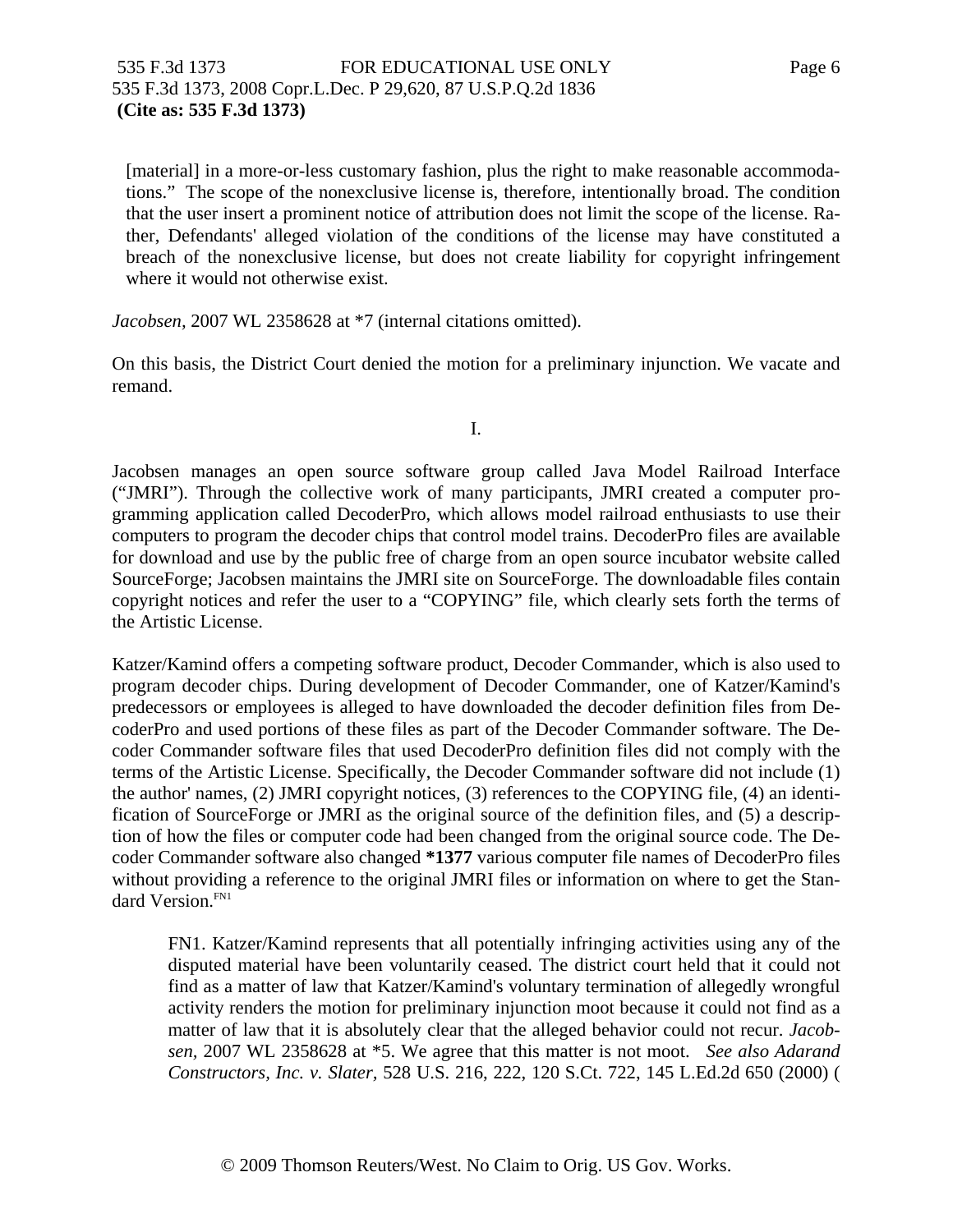"Voluntary cessation of challenged conduct moots a case ... only if it is *absolutely* clear that the allegedly wrongful behavior could not reasonably be expected to recur."(emphasis in original)).

Jacobsen moved for a preliminary injunction, arguing that the violation of the terms of the Artistic License constituted copyright infringement and that, under Ninth Circuit law, irreparable harm could be presumed in a copyright infringement case. The District Court reviewed the Artistic License and determined that "Defendants' alleged violation of the conditions of the license may have constituted a breach of the nonexclusive license, but does not create liability for copyright infringement where it would not otherwise exist." Id. at \*7. The District Court found that Jacobsen had a cause of action only for breach of contract, rather than an action for copyright infringement based on a breach of the conditions of the Artistic License. Because a breach of contract creates no presumption of irreparable harm, the District Court denied the motion for a preliminary injunction.

[1] Jacobsen appeals the finding that he does not have a cause of action for copyright infringement. Although an appeal concerning copyright law and not patent law is rare in our Circuit, here we indeed possess appellate jurisdiction. In the district court, Jacobsen's operative complaint against Katzer/Kamind included not only his claim for copyright infringement, but also claims seeking a declaratory judgment that a patent issued to Katzer is not infringed by Jacobsen and is invalid. Therefore the complaint arose in part under the patent laws. *See*28 U.S.C. § 2201(a); *Golan v. Pingel Enter.,* 310 F.3d 1360, 1367 (Fed.Cir.2002) (explaining that "[i]n the context of a complaint seeking a declaration of noninfringement, the action threatened by the declaratory defendant ... would be an action for patent infringement," and "[s]uch an action clearly arises under the patent laws"). Thus the district court's jurisdiction was based, at least in part, on 28 U.S.C. § 1338(a) as *it relates to the patent laws,* and we have appellate jurisdiction under 28 U.S.C. § 1292(c)(1). *See*28 U.S.C. § 1338(a) ("The district courts shall have original jurisdiction of any civil action arising under any Act of Congress relating to patents, plant variety protection, copyrights and trademarks."); *id.* at § 1295(a)(1) (The Federal Circuit shall have exclusive jurisdiction "of an appeal from a final decision of a district court of the United States" if (1) "the jurisdiction of that court was based, in whole or in part, on section 1338 of this title" and (2) the case is not "a case involving a claim arising under any Act of Congress relating to copyrights, exclusive rights in mask works, or trademarks and no other claims under section 1338(a)."); *id.* at § 1292(c)(1) (Federal Circuit shall have jurisdiction over appeals from interlocutory orders of the district courts refusing injunctions "in any case over which the court would have jurisdiction of an appeal under section 1295").

## II.

[2][3][4] This Court looks to the interpretive law of the regional circuit for issues **\*1378** not exclusively assigned to the Federal Circuit. *Hutchins v. Zoll Med. Corp.,* 492 F.3d 1377, 1383 (Fed.Cir.2007). Under Ninth Circuit law, an order granting or denying a preliminary injunction will be reversed only if the district court relied on an erroneous legal premise or abused its dis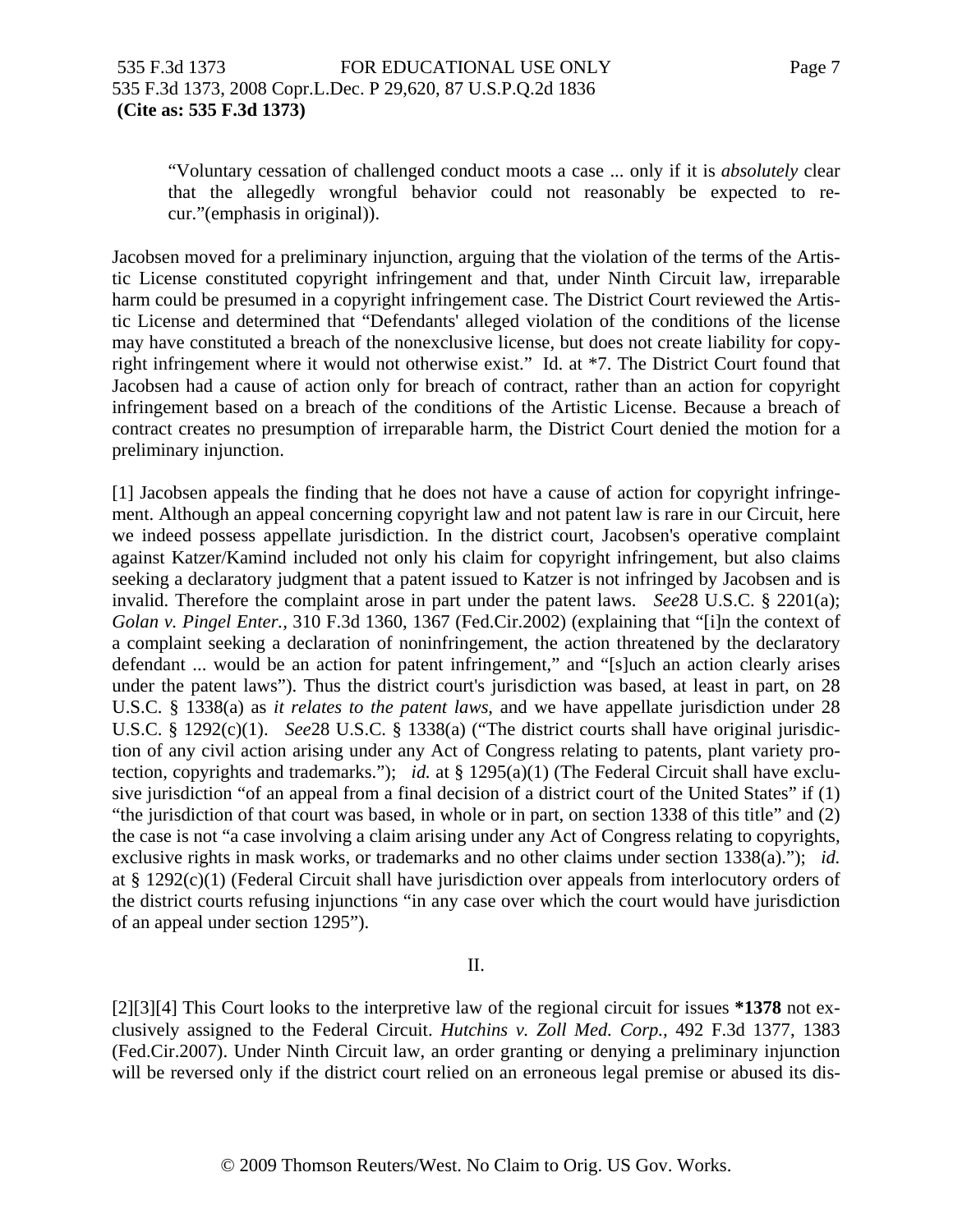cretion. *Wright v. Rushen,* 642 F.2d 1129, 1132 (9th Cir.1981). A district court's order denying a preliminary injunction is reversible for factual error only when the district court rests its conclusions on clearly erroneous findings of fact. *Sports Form, Inc. v. United Press Int'l, Inc.,* 686 F.2d 750, 753 (9th Cir.1982).

[5] In determining whether to issue a preliminary injunction, the Ninth Circuit requires demonstration of (1) a combination of probability of success on the merits and the possibility of irreparable harm; or (2) serious questions going to the merits where the balance of hardships tips sharply in the moving party's favor. *Perfect 10, Inc. v. Amazon.com, Inc.,* 487 F.3d 701, 713-14 (9th Cir.2007); *Dep't of Parks & Recreation v. Bazaar Del Mundo, Inc.,* 448 F.3d 1118, 1123 (9th Cir.2006). In cases involving copyright claims, where a copyright holder has shown likelihood of success on the merits of a copyright infringement claim, the Ninth Circuit has held that irreparable harm is presumed. *LGS Architects, Inc. v. Concordia Homes of Nev.,* 434 F.3d 1150, 1155-56 (9th Cir.2006). *But see MGM Studios, Inc. v. Grokster, Ltd.,* 518 F.Supp.2d 1197, 1212 (C.D.Cal.2007) (noting that "the longstanding rule that irreparable harm can be a presumed after a showing of likelihood of success for purposes of a copyright preliminary injunction motion may itself have to be reevaluated in light of *eBay* [*Inc. v. MercExchange, L.L.C.,* 547 U.S. 388, 126 S.Ct. 1837, 164 L.Ed.2d 641 (2006)]"). Thus, for a preliminary injunction to issue, Jacobsen must either show (1) a likelihood of success on the merits of his copyright infringement claim from which irreparable harm is presumed; or (2) a fair chance of success on the merits and a clear disparity in the relative hardships that tips sharply in his favor.

## A.

Public licenses, often referred to as "open source" licenses, are used by artists, authors, educators, software developers, and scientists who wish to create collaborative projects and to dedicate certain works to the public. Several types of public licenses have been designed to provide creators of copyrighted materials a means to protect and control their copyrights. Creative Commons, one of the amici curiae, provides free copyright licenses to allow parties to dedicate their works to the public or to license certain uses of their works while keeping some rights reserved.

Open source licensing has become a widely used method of creative collaboration that serves to advance the arts and sciences in a manner and at a pace that few could have imagined just a few decades ago. For example, the Massachusetts Institute of Technology ("MIT") uses a Creative Commons public license for an OpenCourseWare project that licenses all 1800 MIT courses. Other public licenses support the GNU/Linux operating system, the Perl programming language, the Apache web server programs, the Firefox web browser, and a collaborative web-based encyclopedia called Wikipedia. Creative Commons notes that, by some estimates, there are close to 100,000,000 works licensed under various Creative Commons licenses. The Wikimedia Foundation, another of the amici curiae, estimates that the Wikipedia website has more than 75,000 active contributors working on some 9,000,000 articles in more than 250 languages.

Open Source software projects invite computer programmers from around the **\*1379** world to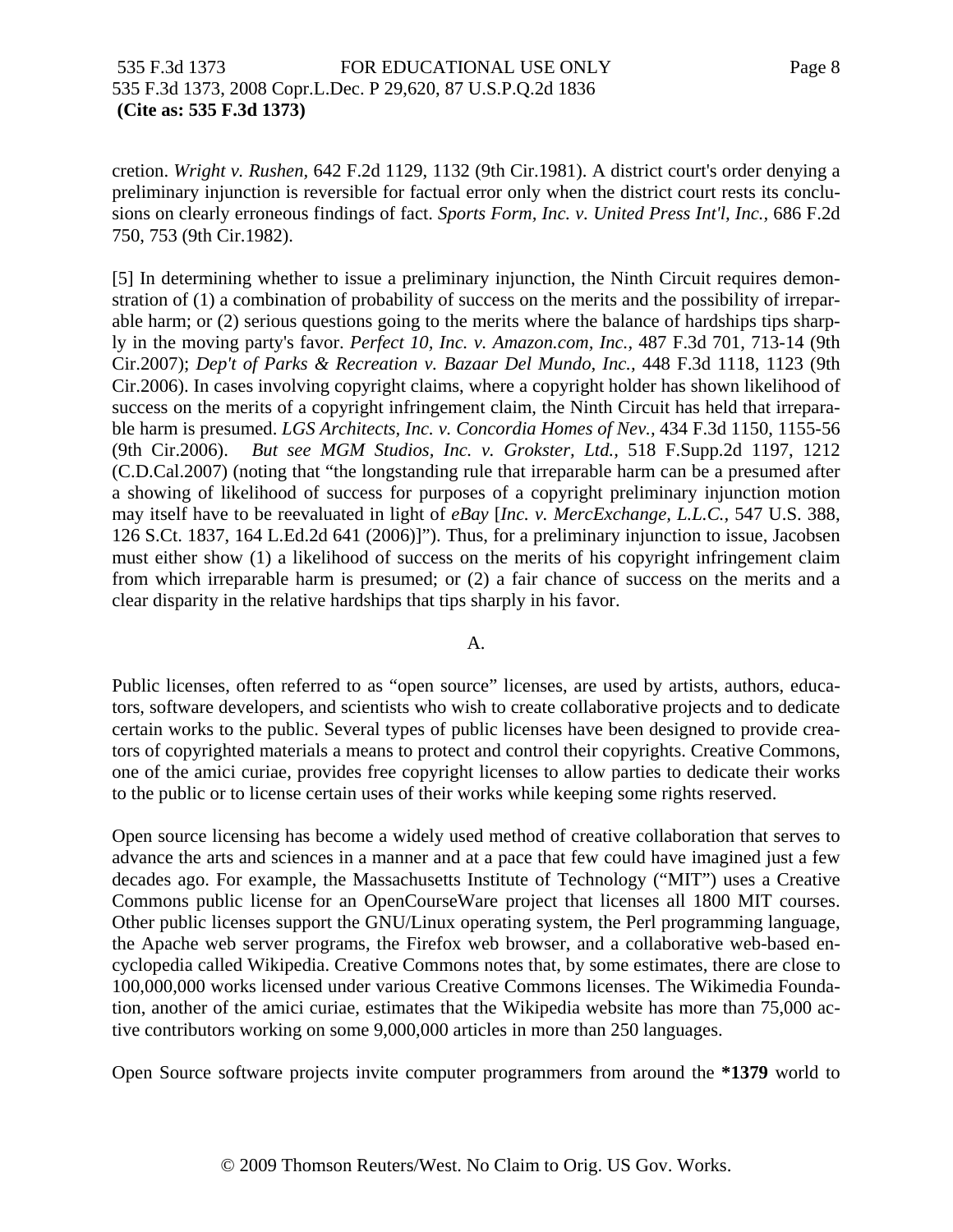view software code and make changes and improvements to it. Through such collaboration, software programs can often be written and debugged faster and at lower cost than if the copyright holder were required to do all of the work independently. In exchange and in consideration for this collaborative work, the copyright holder permits users to copy, modify and distribute the software code subject to conditions that serve to protect downstream users and to keep the code accessible. $F_{N2}$  By requiring that users copy and restate the license and attribution information, a copyright holder can ensure that recipients of the redistributed computer code know the identity of the owner as well as the scope of the license granted by the original owner. The Artistic License in this case also requires that changes to the computer code be tracked so that downstream users know what part of the computer code is the original code created by the copyright holder and what part has been newly added or altered by another collaborator.

FN2. For example, the GNU General Public License, which is used for the Linux operating system, prohibits downstream users from charging for a license to the software. *See Wallace v. IBM Corp.,* 467 F.3d 1104, 1105-06 (7th Cir.2006).

Traditionally, copyright owners sold their copyrighted material in exchange for money. The lack of money changing hands in open source licensing should not be presumed to mean that there is no economic consideration, however. There are substantial benefits, including economic benefits, to the creation and distribution of copyrighted works under public licenses that range far beyond traditional license royalties. For example, program creators may generate market share for their programs by providing certain components free of charge. Similarly, a programmer or company may increase its national or international reputation by incubating open source projects. Improvement to a product can come rapidly and free of charge from an expert not even known to the copyright holder. The Eleventh Circuit has recognized the economic motives inherent in public licenses, even where profit is not immediate. *See Planetary Motion, Inc. v. Techsplosion, Inc.,* 261 F.3d 1188, 1200 (11th Cir.2001) (Program creator "derived value from the distribution [under a public license] because he was able to improve his Software based on suggestions sent by end-users.... It is logical that as the Software improved, more end-users used his Software, thereby increasing [the programmer's] recognition in his profession and the likelihood that the Software would be improved even further.").

## B.

[6][7] The parties do not dispute that Jacobsen is the holder of a copyright for certain materials distributed through his website.<sup>FN3</sup> Katzer/Kamind also admits that portions of the DecoderPro software were copied, modified, and distributed as part of the Decoder Commander software. Accordingly, Jacobsen has made out a prima facie case of copyright infringement. Katzer/Kamind argues that they cannot be liable for copyright infringement because they had a license to use the material. Thus, the Court must evaluate whether the use by Katzer/Kamind was outside the scope of the license. *See LGS Architects,* 434 F.3d at 1156. The copyrighted materials in this case are downloadable by any user and are labeled to include a copyright notification and a COPYING file that includes the text of the Artistic License. **\*1380** The Artistic License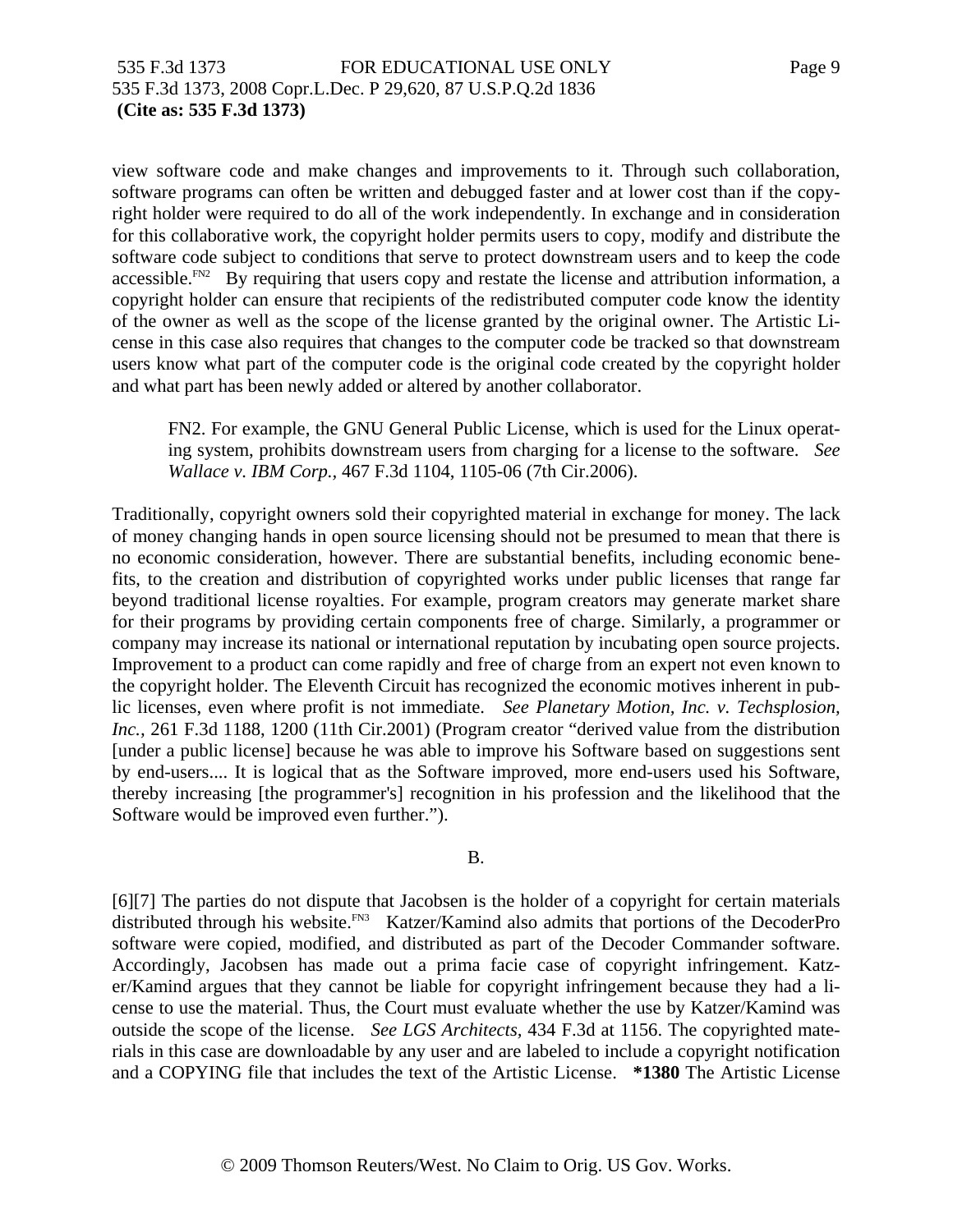grants users the right to copy, modify, and distribute the software:

FN3. Jacobsen's copyright registration creates the presumption of a valid copyright. *See, e.g., Triad Sys. Corp. v. SE Exp. Co.,* 64 F.3d 1330, 1335 (9th Cir.1995).

provided that [the user] insert a prominent notice in each changed file stating how and when [the user] changed that file, and provided that [the user] do at least ONE of the following:

a) place [the user's] modifications in the Public Domain or otherwise make them Freely Available, such as by posting said modifications to Usenet or an equivalent medium, or placing the modifications on a major archive site such as ftp.uu.net, or by allowing the Copyright Holder to include [the user's] modifications in the Standard Version of the Package.

b) use the modified Package only within [the user's] corporation or organization.

c) rename any non-standard executables so the names do not conflict with the standard executables, which must also be provided, and provide a separate manual page for each nonstandard executable that clearly documents how it differs from the Standard Version, or

d) make other distribution arrangements with the Copyright Holder.

[8] The heart of the argument on appeal concerns whether the terms of the Artistic License are conditions of, or merely covenants to, the copyright license. Generally, a "copyright owner who grants a nonexclusive license to use his copyrighted material waives his right to sue the licensee for copyright infringement" and can sue only for breach of contract. *Sun Microsystems, Inc., v. Microsoft Corp.,* 188 F.3d 1115, 1121 (9th Cir.1999); *Graham v. James,* 144 F.3d 229, 236 (2d Cir.1998). If, however, a license is limited in scope and the licensee acts outside the scope, the licensor can bring an action for copyright infringement. *See S.O.S., Inc. v. Payday, Inc.,* 886 F.2d 1081, 1087 (9th Cir.1989); Nimmer on Copyright, § 1015[A] (1999).

Thus, if the terms of the Artistic License allegedly violated are both covenants and conditions, they may serve to limit the scope of the license and are governed by copyright law. If they are merely covenants, by contrast, they are governed by contract law. *See Graham,* 144 F.3d at 236-37 (whether breach of license is actionable as copyright infringement or breach of contract turns on whether provision breached is condition of the license, or mere covenant); *Sun Microsystems,* 188 F.3d at 1121 (following *Graham;* independent covenant does not limit scope of copyright license). The District Court did not expressly state whether the limitations in the Artistic License are independent covenants or, rather, conditions to the scope; its analysis, however, clearly treated the license limitations as contractual covenants rather than conditions of the copyright license.FN4

FN4. The District Court held that "Defendants' alleged violation of the conditions of the license may have constituted a breach of the nonexclusive license ... [and] the Court finds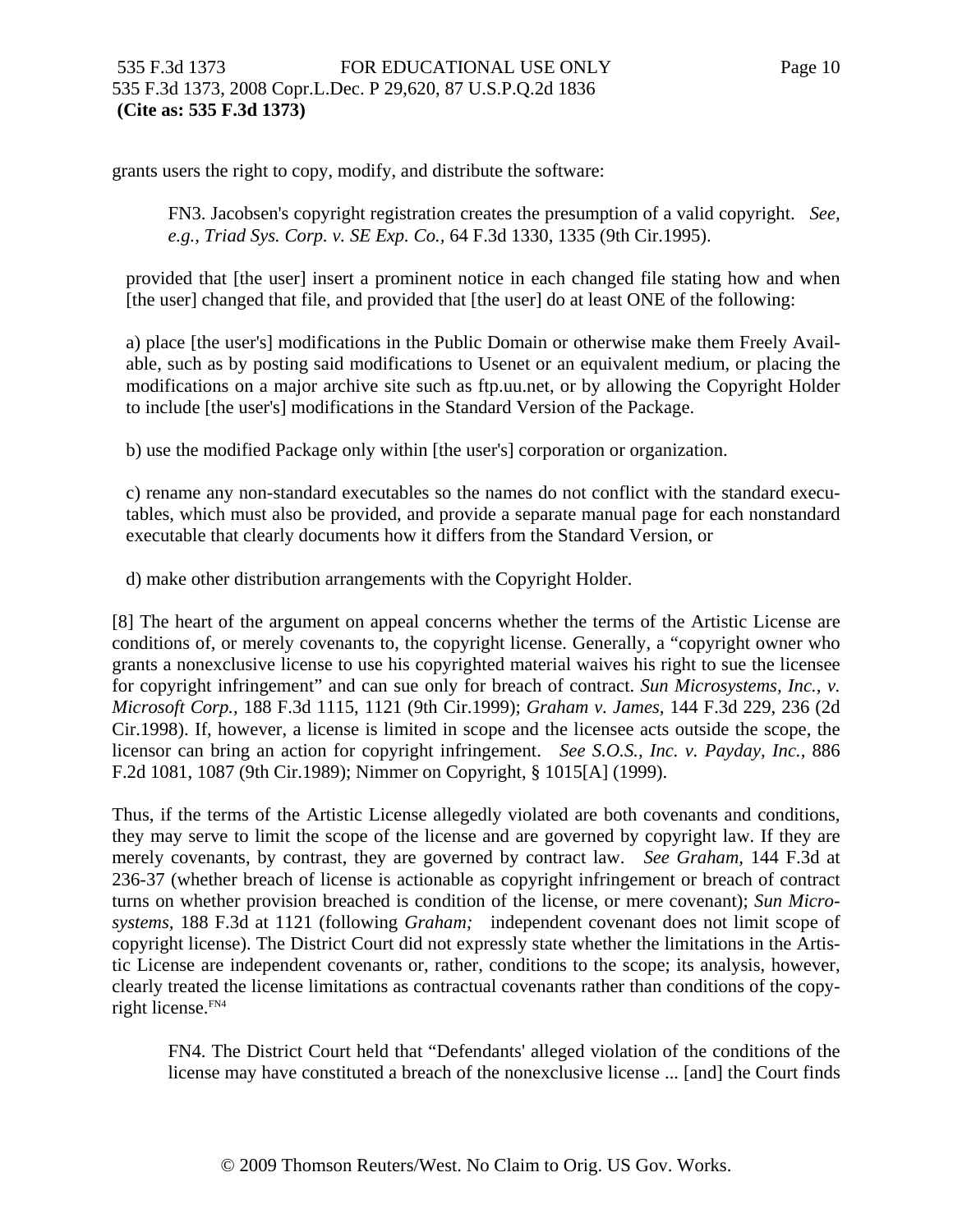that Plaintiff's claim properly sounds in contract." *Jacobsen,* 2007 WL 2358628 at \*7. Thus, despite the use of the word "conditions," the District Court treated the terms of the Artistic License as contractual covenants which did not limit the scope of the license.

Jacobsen argues that the terms of the Artistic License define the scope of the license and that any use outside of these restrictions is copyright infringement. Katzer/Kamind argues that these terms do not limit the scope of the license and are merely covenants providing contractual terms for the use of the materials, and that his violation of them is neither compensable in damages nor subject to injunctive relief. Katzer/Kamind's argument is premised upon the assumption that Jacobsen's copyright gave him no economic rights because he made his computer code available to the public at no charge. From **\*1381** this assumption, Katzer/Kamind argues that copyright law does not recognize a cause of action for non-economic rights, relying on *Gilliam v. ABC,* 538 F.2d 14, 20-21 (2d Cir.1976) ("American copyright law, as presently written, does not recognize moral rights or provide a cause of action for their violation, since the law seeks to vindicate the economic, rather than the personal rights of authors."). The District Court based its opinion on the breadth of the Artistic License terms, to which we now turn.

#### III.

[9] The Artistic License states on its face that the document creates conditions: "The intent of this document is to state the *conditions* under which a Package may be copied." (Emphasis added.) The Artistic License also uses the traditional language of conditions by noting that the rights to copy, modify, and distribute are granted "*provided that* " the conditions are met. Under California contract law, "provided that" typically denotes a condition. *See, e.g., Diepenbrock v. Luiz,* 159 Cal. 716, 115 P. 743 (1911) (interpreting a real property lease reciting that when the property was sold, "this lease shall cease and be at an end, *provided that* the party of the first part shall then pay [certain compensation] to the party of the second part"; considering the appellant's "interesting and ingenious" argument for interpreting this language as creating a mere covenant rather than a condition; and holding that this argument "cannot change the fact that, attributing the usual and ordinary signification to the language of the parties, a *condition* is found in the provision in question") (emphases added).

The conditions set forth in the Artistic License are vital to enable the copyright holder to retain the ability to benefit from the work of downstream users. By requiring that users who modify or distribute the copyrighted material retain the reference to the original source files, downstream users are directed to Jacobsen's website. Thus, downstream users know about the collaborative effort to improve and expand the SourceForge project once they learn of the "upstream" project from a "downstream" distribution, and they may join in that effort.

The District Court interpreted the Artistic License to permit a user to "modify the material in any way" and did not find that any of the "provided that" limitations in the Artistic License served to limit this grant. The District Court's interpretation of the conditions of the Artistic License does not credit the explicit restrictions in the license that govern a downloader's right to modify and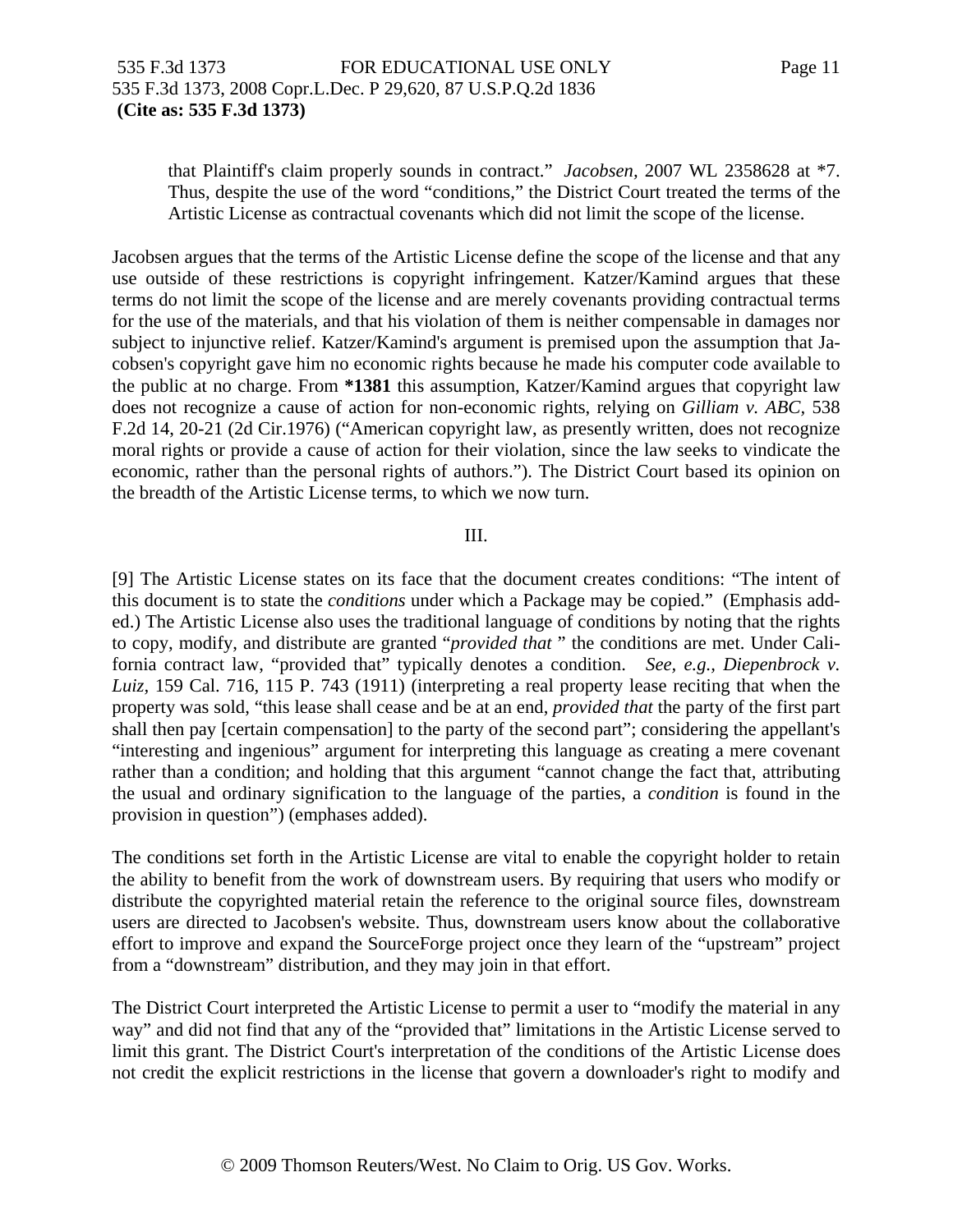distribute the copyrighted work. The copyright holder here expressly stated the terms upon which the right to modify and distribute the material depended and invited direct contact if a downloader wished to negotiate other terms. These restrictions were both clear and necessary to accomplish the objectives of the open source licensing collaboration, including economic benefit. Moreover, the District Court did not address the other restrictions of the license, such as the requirement that all modification from the original be clearly shown with a new name and a separate page for any such modification that shows how it differs from the original.

[10][11] Copyright holders who engage in open source licensing have the right to control the modification and distribution of copyrighted material. As the Second Circuit explained in *Gilliam v. ABC,* 538 F.2d 14, 21 (2d Cir.1976), the "unauthorized editing of the underlying work, if proven, would constitute an infringement of the copyright in that work similar to any other use of a work that exceeded the license granted by the proprietor of the copyright." Copyright licenses are designed to support the right to exclude; money damages**\*1382** alone do not support or enforce that right. The choice to exact consideration in the form of compliance with the open source requirements of disclosure and explanation of changes, rather than as a dollardenominated fee, is entitled to no less legal recognition. Indeed, because a calculation of damages is inherently speculative, these types of license restrictions might well be rendered meaningless absent the ability to enforce through injunctive relief.

[12][13] In this case, a user who downloads the JMRI copyrighted materials is authorized to make modifications and to distribute the materials "provided that" the user follows the restrictive terms of the Artistic License. A copyright holder can grant the right to make certain modifications, yet retain his right to prevent other modifications. Indeed, such a goal is exactly the purpose of adding conditions to a license grant.<sup>FN5</sup> The Artistic License, like many other common copyright licenses, requires that any copies that are distributed contain the copyright notices and the COPYING file. *See, e.g.,* 3-10 Nimmer on Copyright § 10.15 ("An express (or possibly an implied) condition that a licensee must affix a proper copyright notice to all copies of the work that he causes to be published will render a publication devoid of such notice without authority from the licensor and therefore, an infringing act.").

FN5. Open source licensing restrictions are easily distinguished from mere "author attribution" cases. Copyright law does not automatically protect the rights of authors to credit for copyrighted materials. *See Gilliam,* 538 F.2d at 20-21 ("American copyright law, as presently written, does not recognize moral rights or provide a cause of action for their violation, since the law seeks to vindicate the economic, rather than the personal rights of authors."); *Graham,* 144 F.3d at 236. Whether such rights are protected by a specific license grant depends on the language of the license. *See County of Ventura v. Blackburn,* 362 F.2d 515, 520 (9th Cir.1966) (copyright infringement found where the county removed copyright notices from maps licensed to it where the license granted the county "the right to obtain duplicate tracings" from photographic negatives that contained copyright notices).